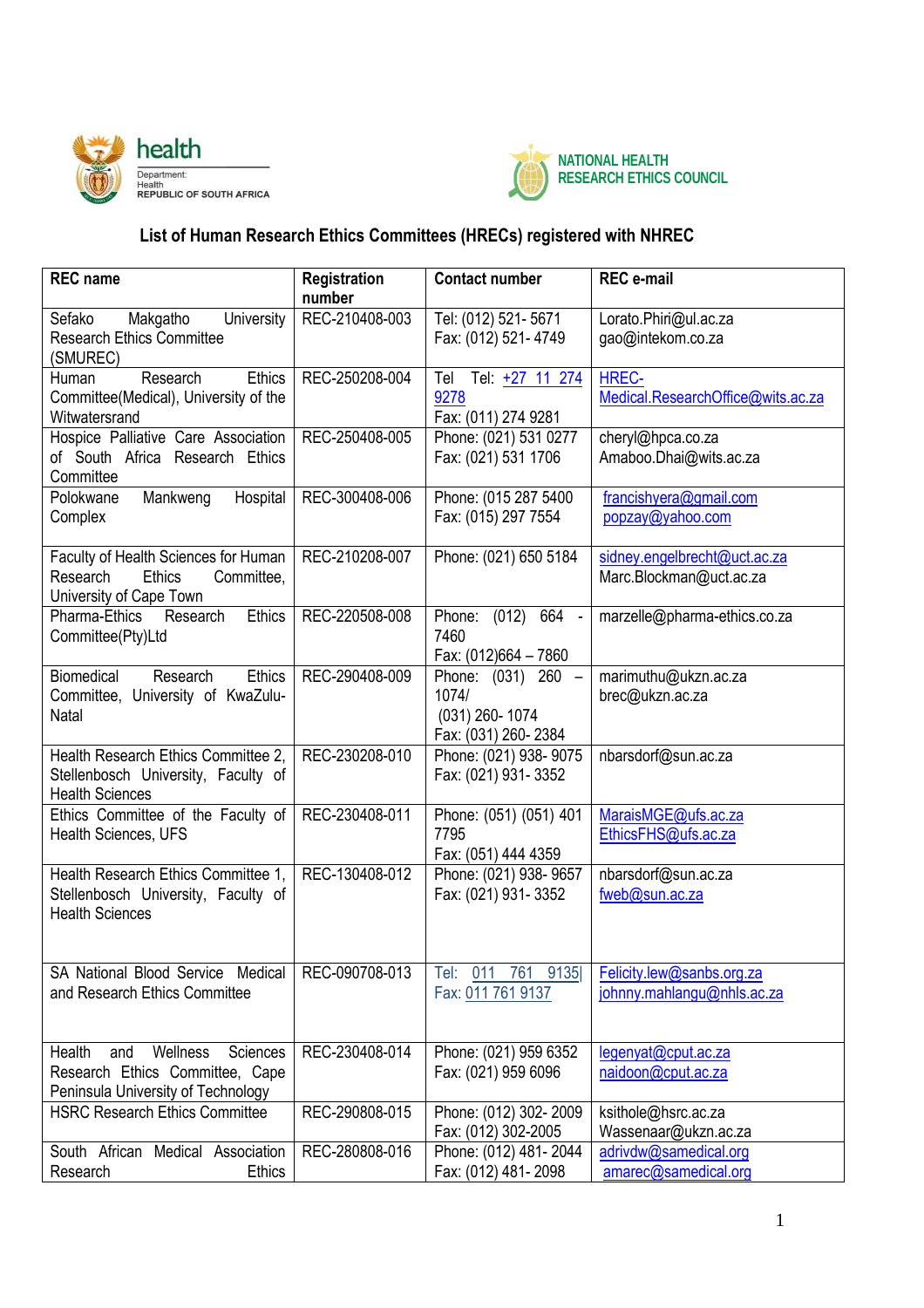| Committee(SAMAREC)                             |                |                                            |                              |
|------------------------------------------------|----------------|--------------------------------------------|------------------------------|
| Durban University of Technology                |                | Phone: (031) 373 2900                      | lavishad@dut.ac.za           |
| Faculty of Health Sciences Research            | REC-270808-017 | Fax: (031) 373-2407                        | adamjk@dut.ac.za             |
| Committee                                      |                |                                            |                              |
| University of Pretoria Faculty of              | REC-120208-018 | Phone: (012) 356 -                         | rsommers@med.up.ac.za        |
| Health Sciences Research Ethics                |                | 3084                                       | Deepeka.Behari@up.ac.za      |
| Committee                                      |                | Fax: (012) 354 - 1367                      |                              |
|                                                |                |                                            |                              |
| 1 Military Hospital Research Ethics            | REC-111208-019 | Phone: (012) 314-0487                      | malcolmkb@worldonline.co.za  |
| Committee                                      |                | Fax: (012) 314-0489                        | rifkeengel@yahoo.com         |
|                                                |                |                                            | 1mil.ethics@gmail.com        |
|                                                |                |                                            |                              |
| Walter<br>Health<br>Sisulu<br>University       | REC-120209-020 | Tel. Work: +27 47 502                      | ggeorge@wsu.ac.za            |
| Ethics&<br><b>Biosafety</b><br>Research        |                | 1960/2749                                  | zvundle@wsu.ac.za            |
| Committee                                      |                | Fax: 0866 0877 30                          |                              |
|                                                |                |                                            |                              |
| Tshwane<br>University<br>of                    | REC-160509-21  | Phone: (012) 382-4223                      | mothomoholomm1@tut.ac.za     |
| Technology(TUT)                                |                | Fax: 086 768 0582                          |                              |
| <b>TUT Research Ethics Committee</b>           |                |                                            | HoffmannWA@tut.ac.za         |
|                                                |                |                                            |                              |
|                                                |                |                                            |                              |
| African<br>Medical Research<br>South           | REC-050809-22  | Tel: +27 21 938 0687                       | adri.labuschange@mrc.ac.za   |
| Council (SAMRC) Ethics Committee.              |                | Fax: (021) 938-0201                        |                              |
|                                                |                |                                            |                              |
| of<br>REC-Department<br>Research               | REC-042508-025 | Phone: 041 504 4329                        | imtiaz.khan@nmmu.ac.za       |
| Development<br>Capacity<br>Nelson              |                | Fax: 041 504 2778                          | blanche.pretorius@nmmu.ac.za |
| Mandela Metropolitan University                |                |                                            |                              |
| Ethics<br>Umgungundlovu<br>Health              | REC-051010-026 | Phone: (033) 897 3381                      | damianclar@gmail.com         |
| Review Board (UHERB)                           |                | Fax: (033) 845 0325                        |                              |
| Council of Scientific and Industrial           | REC-210510-027 | Tel: +27 12 841 3275                       | r&d@csir.co.za               |
| Research (CSIR)                                |                | Fax: +27 12 841 2476                       | BMapunya@csir.co.za          |
| <b>CSIR Research Ethics Committee</b>          |                |                                            |                              |
| University of Fort Hare                        | REC-270710-028 | Phone: $t: +27$ (0) 40                     | vngwevu@ufh.ac.za            |
| <b>University</b><br>Research<br><b>Ethics</b> |                | 602 2297 Fax: 086 626                      | TChikungwa-Everson@ufh.ac.za |
| Committee                                      |                | 8148                                       |                              |
| University of Zululand (Unizulu)               | REC-171110-030 | Phone: (035) 906 6645                      | dviljoen@pan.uzulu.ac.za     |
| Unizulu Research Ethics Committee              |                | Fax: (035) 902 6645                        | MangeleS@unizulu.ac.za       |
| (Unizulu REC)                                  |                |                                            |                              |
| (Turfloop<br>Limpopo<br>University of          | REC-310111-031 | Phone: (015) 286 2212                      | Noko.Monene@ul.ac.za         |
| Campus)                                        |                | Fax: (015) 268 2306                        | Jesika.Singh@ul.ac.za        |
| <b>Turfloop Research Ethics Committee</b>      |                |                                            |                              |
| (TREC)                                         |                |                                            |                              |
| University of Stellenbosch                     | REC-050411-032 | Tel: +27 21 808 9183                       | cgraham@sun.ac.za            |
| Research Ethics Committee: Human               |                | Fax: 021 883 9027                          |                              |
| Research                                       |                |                                            |                              |
| Professional<br>Foundation<br>for              | REC-030711-033 | Tel $+27$<br>(0)<br>12 <sup>2</sup><br>816 | rias@foundation.co.za        |
| Development<br>Research<br><b>Ethics</b>       |                | 9163                                       |                              |
| Committee (FPDREC)                             |                | $(0)$ 86 524<br>Fax: <u>+27_</u>           |                              |
|                                                |                | 3972                                       |                              |
| Department of Correctional Services            | REC-081012-034 | Phone: (012) 307 2770                      | Elda.mohapi@dcs.gov.za       |
| Directorate Research                           |                | Fax: (012) 328 5111                        |                              |
|                                                |                |                                            | sibusisiwe.bengu@dcs.gov.za  |
| University of Johannesburg,                    | REC-241112-035 | Tel: +27 11 559-6564                       | cstein@uj.ac.za              |
|                                                |                |                                            |                              |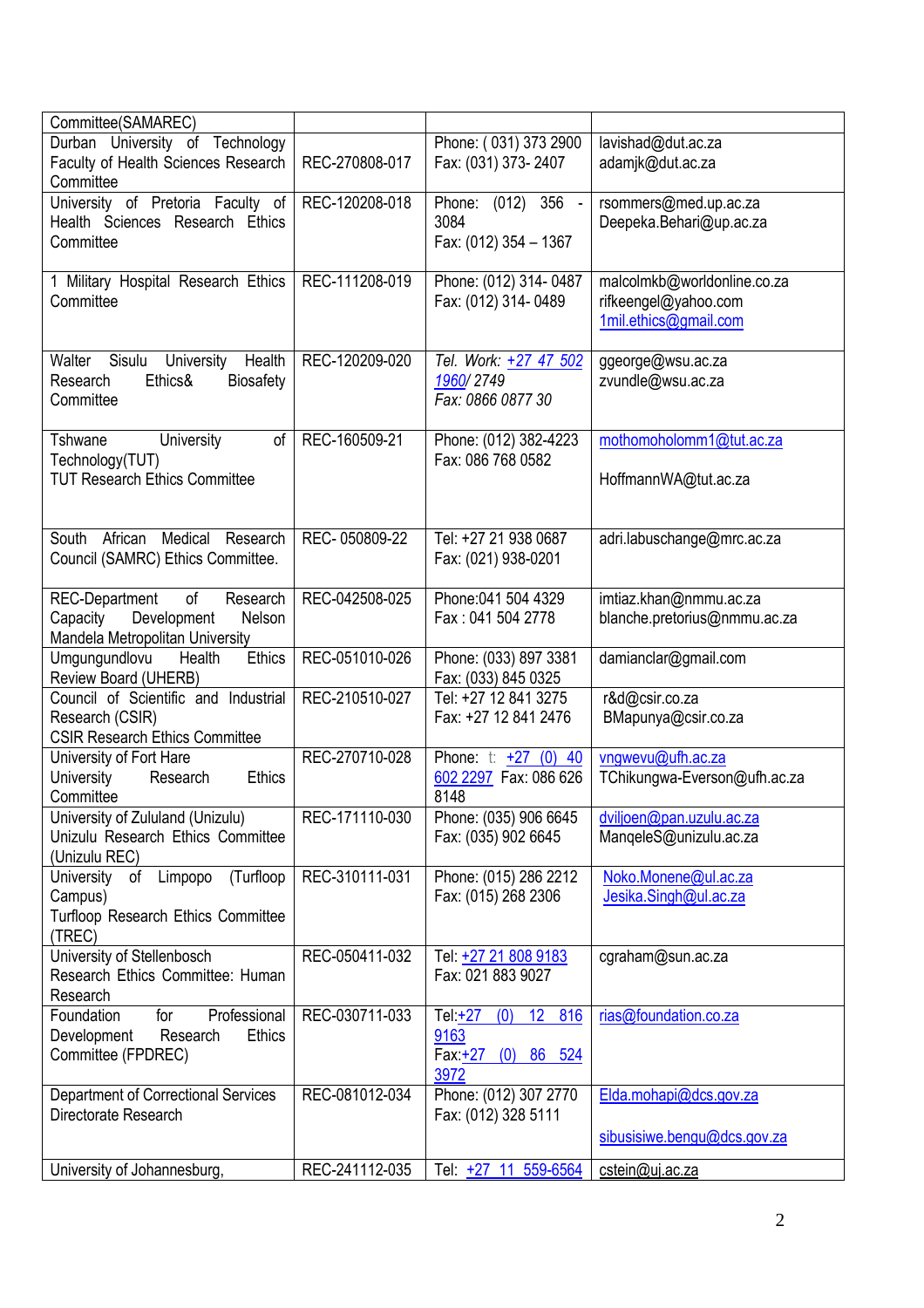| Health Sciences Academic Ethics<br>Committee (Health Sciences AEC)                                                     |                | Fax: +27 11 559-6609                          |                                                                                  |
|------------------------------------------------------------------------------------------------------------------------|----------------|-----------------------------------------------|----------------------------------------------------------------------------------|
| University of Johannesburg,<br><b>Faculty of Education Academic Ethics</b><br>Committee                                | REC-110613-036 | Phone: (011) 559 3016<br>Fax: (011) 559 2048  | geoffl@uj.ac.za                                                                  |
| North West University<br>Human Health Research<br><b>Ethics</b>                                                        | REC-130913-037 | Phone: (018) 299-2092<br>Fax: (018) 299 -2088 | Carolien.VanZyl@nwu.ac.za                                                        |
| Committee                                                                                                              |                |                                               | Minrie.Greeff@nwu.ac.za                                                          |
| Limpopo Provincial Research Ethics<br>Committee                                                                        | REC-111513-038 | Tel: +27 (15) 294 7725<br>Fax: +27 866941891  | mokobij@premier.limpopo.gov.za                                                   |
| Office of the Premier                                                                                                  |                |                                               | thembinkosi.mabila@ul.ac.za                                                      |
| University of South Africa<br>Department of Health<br>Studies:<br><b>Research Ethics Committee</b>                     | REC-012714-039 | Tel: (012) 429 3677                           | DHDCStaff@unisa.ac.za<br>maritje@unisa.ac.za                                     |
| University<br>of<br>KwaZulu<br>Natal,<br>Humanities and Social Sciences<br><b>Research Ethics Committee</b>            | REC-040414-040 | Phone: (031) 260 4557<br>Fax: (031) 260 4609  | MOHUNP@ukzn.ac.za<br>singhshen@ukzn.ac.za                                        |
| University of Venda Research Ethics                                                                                    | REC-031014-043 | Phone: (015) 962 8816                         | Vanecia.Khoza@univen.ac.za                                                       |
| Committee                                                                                                              |                | Fax: (015) 962 9060                           | Georges-Ivo.Ekosse@univen.ac.za                                                  |
| University of the Witwatersrand<br>Human Research Ethics Committee<br>(Non-Medical)                                    | REC-101114-044 | Phone: 011 717 1408                           | shaun.schoeman@wits.ac.za<br>Jasper.knight@wits.ac.za                            |
| <b>Rhodes University</b><br>Committee<br><b>Ethics</b><br><b>Standards</b><br>(RUESC)                                  | REC-241114-045 | Phone: (046) 603 8055                         | n.obers@ru.ac.za<br>ethics-committee@ru.ac.za                                    |
| Northern Cape Department of Health<br>Provincial Health Research and<br><b>Ethics Committee</b>                        | REC-120515-046 | (053)<br>830<br>Phone:<br>0609/2134           | BMashute@ncpg.gov.za<br>EWorku@ncpg.gov.za                                       |
| North West University Vaal Triangle<br>Campus(NWU-VTC)<br>Humanities and Health Research<br>Ethics Committee (HHREC)   | REC-080615-047 | Phone: (016) 910 3441                         | Linda.Theron@nwu.ac.za<br>Chrizanne.VanEeden@nwu.ac.za                           |
| Life College of Learning Research<br><b>Ethics Committee</b>                                                           | REC-251015-048 | Phone: (011) 219 9885                         | sharon.vasuthevan@<br>lifehealthcare.co.za<br>luke.cheketri@lifehealthcare.co.za |
| University of the Western Cape<br>Humanities and<br>Social Science<br><b>Research Ethics Committee</b>                 | REC-130416-49  | Phone: 021 -959 2988                          | pjosias@uwc.ac.za                                                                |
| University of the Western Cape<br><b>Biomedical</b><br>Research<br><b>Ethics</b><br>Committee                          | REC-130416-50  | Phone: 021 -959 2988                          | pjosias@uwc.ac.za<br>research-ethics@uwc.ac.za                                   |
| University of South Africa Ethics<br>Research Committee of the College<br>of Agriculture and Environmental<br>Sciences | REC-170616-051 | Phone: (011)<br>471<br>2862                   | vwykmj@unisa.ac.za<br>kempeel@unisa.ac.za                                        |
| University of South Africa: College of<br>Human Sciences Ethics Review<br>Committee                                    | REC-240816-052 | Tel: +2712 429 2055<br>Fax: 0866184983        | Mathama@unisa.ac.za<br>creccom@unisa.ac.za                                       |
| North West University<br>Education, Management, Humanities,                                                            | REC-011216-053 | Phone: (018) 299-4778                         | Lukas.Meyer@nwu.ac.za<br>Ethics-EMHS@nwu.ac.za                                   |